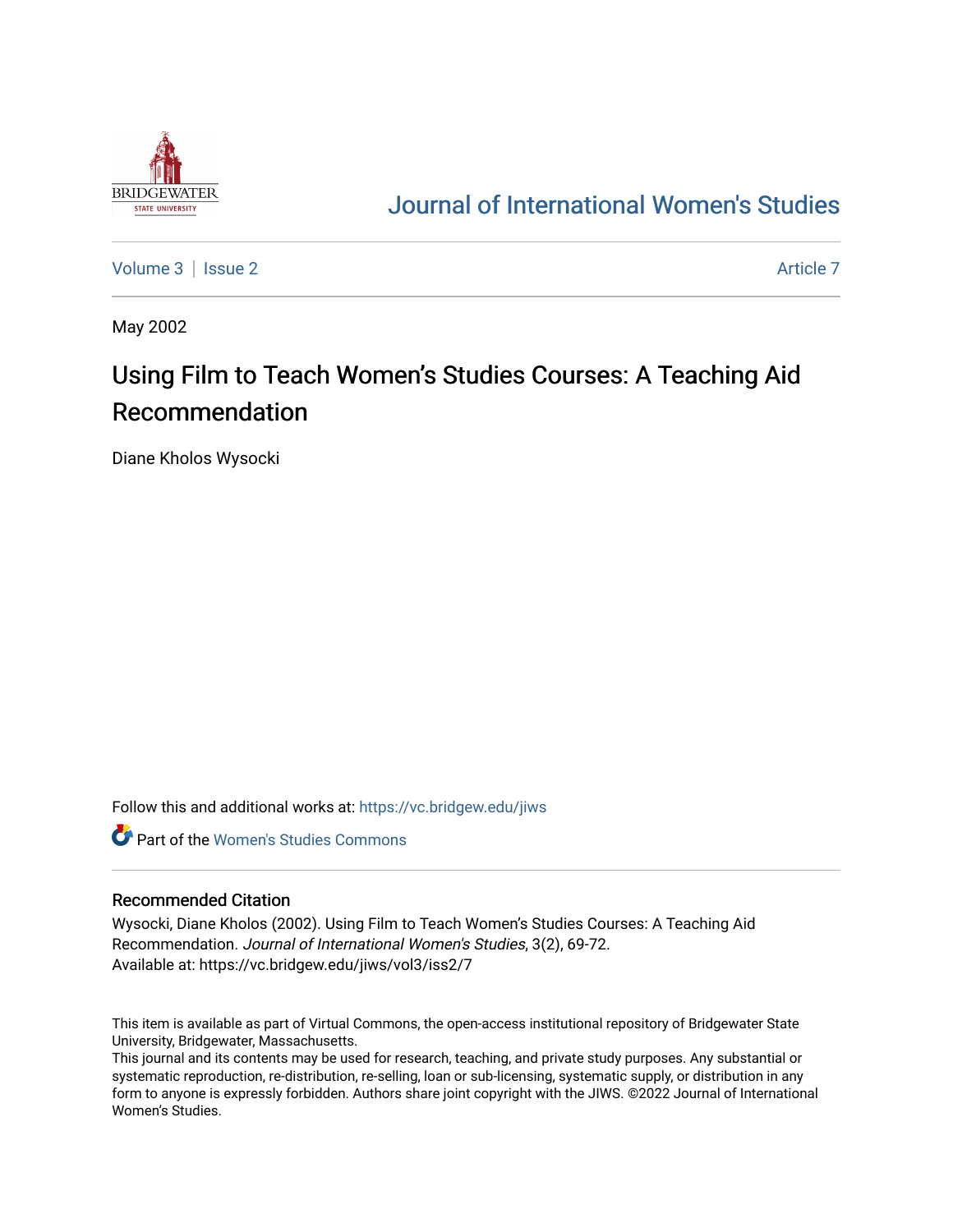### **Using Film to Teach Women's Studies Courses: A Teaching Aid Recommendation**

#### By Diane Kholos Wysocki<sup>i</sup>

I was recently sent a copy of the film "What a Girl Wants" (Produced by Elizabeth Massie, Made with a grant from the Teresa and H. John Heinz III Foundation, CHC Productions @2000, Distributed by Media Education Foundation www. Mediaed.org). I teach "Introduction to Women's Studies" and other classes with sex/gender/sexuality components built into them. My university is in the middle of Nebraska, where strict gender roles typically are firmly planted in the minds of my students, and I often use films as a way to help my students learn the lessons that are important to Women's Studies.

This 33-minute film uses the interviews of eleven girls, ages 8 to 16, from a variety of economic, ethnic, religious and racial backgrounds who talk about their views on media and how it impacts their lives. The film begins by introducing the young girls, and then is separated into seven different sections that include *Teen Products, Premature Toothpick, Big Ones, Get the Guy, Follow the Leader, Booty Shots* and *I Could Be Your Daughter, and All Girls Got Killed.* The view that gender is socially constructed, and that the differences between males and females is produced by the social experiences people have, rather than biology alone, is held by many of us who teach from a feminist perspective. As a result, the images that are displayed in various forms of media socialize us and shape our understandings of both femininity and masculinity. The social construction of gender is "taken for granted," pervasive in our culture (Lorber 1991), and gives us the scripts for how we display gender in our day-to-day lives (West and Zimmerman 1991).

The first section, *Teen Products,* shows teens stars such as Britney Spears, Christina Aguilera, Jessica Simpson and Mandy Moore whose success is dependent upon the way they portray themselves in their films. These young stars teach their viewers that they must be beautiful and sexy to be thought of as 'real' girls in our society. Even though the feminist movement has helped move forward the personal freedoms that allow people to live "outside the mold" that has been established through the media, young models show girls ways in which they should spend their money to attain the ideal beauty. Furthermore, more women and girls are spend increasing amounts of money on products to make them beautiful (Saltzberg and Chrisler 2000). The young girls in this film actually appear to see through the media's social construction of reality, but still choose to conform to it. As one of the girls states, the videos taught her that to "be sexy means life will be great!"

Adolescence is one of the most complex times in the lifespan and one that is greatly affected by the mass media. The media has been implicated in the formation of unrealistically thin body ideals for girls by relying on fashion models and actresses who are underweight (Story, Neumark-Sztainer and French. 2002). This, in turn, affects eating behaviors and contributes to eating disorders. The next section *Premature*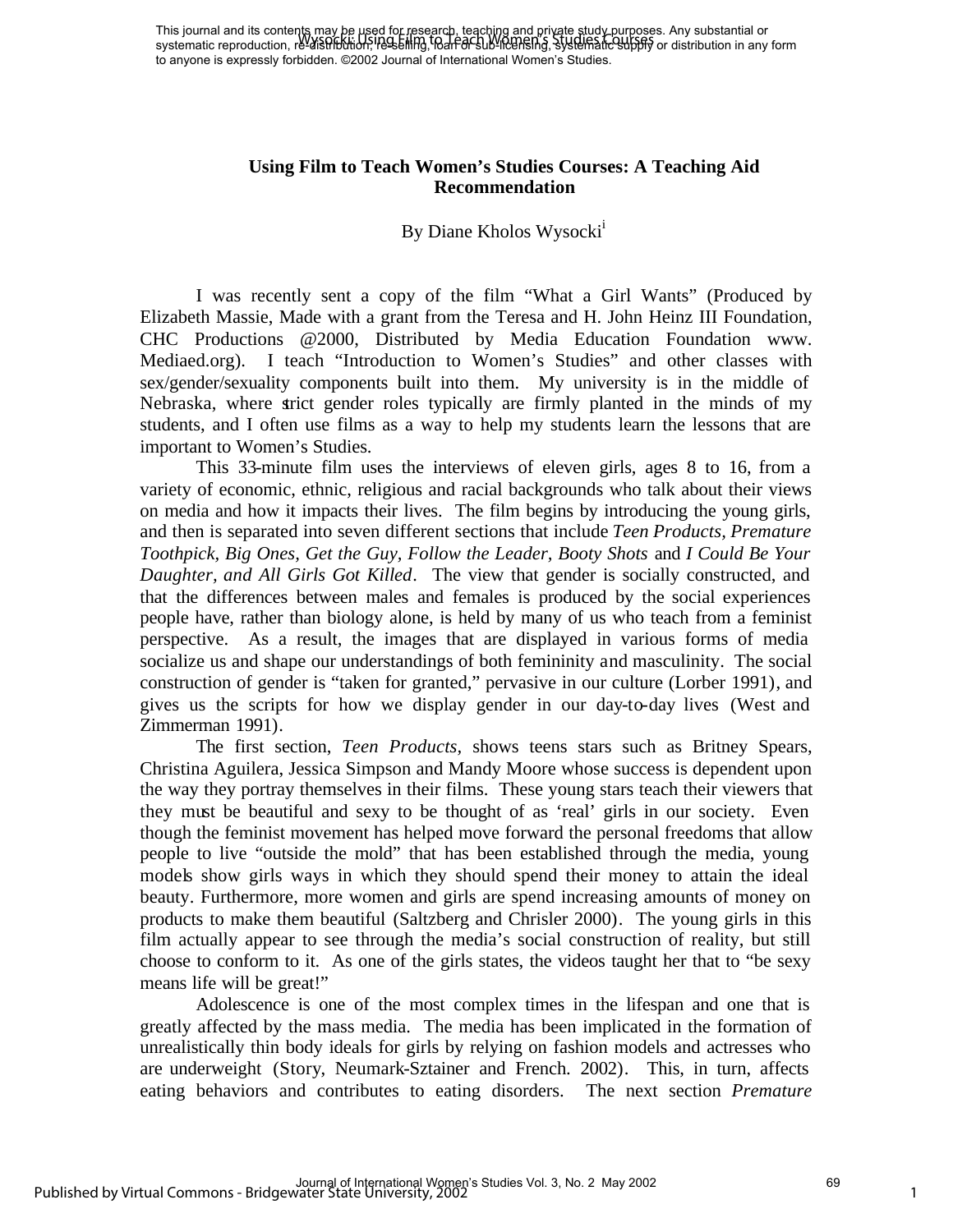*Toothpick* , illustrates this fact by showing how young girls compare their own bodies to what they see in the media and, inevitably find their own bodies lacking. This section demonstrates how it is the norm for young girls in the United States to feel dissatisfied with their bodies and how they are willing to go to any length to turn their bodies into ones similar to those they see in the media. The pressure to look like a model makes it difficult for children and youth to accept and love their bodies as they are, which can lead to a negative body image, less confidence and decreased self-esteem (Snow 2000).

Since the sixteenth century, women have bound themselves into garments to alter their breasts and abdomens in such a way that it made it impossible to draw breath or to bend (Chrisler 2000). With the introduction of newer technology, this trend has continued with breast implants that have been promoted by the media and plastic surgeons as a way to increase the psychological and social well being of females (Jacobson 2000). While implants are for adults, the section of the film called *Big Ones*, shows the culture's obsession with large breasts and how this provides another source of insecurity for girls. Some of the girls in the film spoke about how their young friends have already had cosmetic surgery. Some also believe that "big boobs mean that you are more successful" in life and the desire to become large is one that starts early in life.

The fourth section is called *Get the Guy*. The message here is that for young girls and women, their primary goal in life should be to get a man and satisfy him. The film showed an example of a movie called *She's all That*, where the boys made a bet that they could turn the ugly girl into the prom queen. Once this was accomplished the girl got the boy and her life was much better for her than if she had stayed ugly, because being ugly means being alone.

*Follow the Leader* further explains how the media uses teen celebrities to sell products, ideas, and values. One 11 year old gave an example of how she learned to use makeup from the media in order to cover the blemishes on her face. It didn't appear to me that her face had any blemishes, but then maybe I am just getting older and my reality is different from hers. The term "beauty" is reduced to a mere decorative quality, which makes women appear ornamental (Saltzberg and Chrisler 2000). The young girls in this movie seem to have learned this lesson well.

*Booty Shots* is the next section of the film, and it is exactly what it suggests. It's all about spring break videos where women are wearing next to nothing on the beach. Furthermore, spring break vacation provides a party atmosphere, high alcohol consumption, sexually suggestive contests and displays, and casual sex is common (Maticka, Herold, and Mewhinney 1998). During one spring break my youngest son worked for a company who sold the spring break packages to Cancun and came home with pictures of "Body Shot" and "Sexual Position" contests where two people, who often times don't even know each other, will get up on stage and perform sexual acts in front of thousands of other people for some type of prize. Unfortunately MTV, which shows much of these acts in detail, is the favorite TV station for 9-14 year olds. It was mentioned in *What a Girl Wants*, how powerful the *The Thong Song* by Sisco is for teens. Having never heard the song, I called a 15 year old who I know and asked her about the song and what it meant. Her answer was "of course I know what it is…it means that girls with great butts get the best boys." Enough said.

*I Could Be Your Daughter* shows how the media sexualizes children and teenagers and how "teenagers used to go to the movies to see adults have sex, but now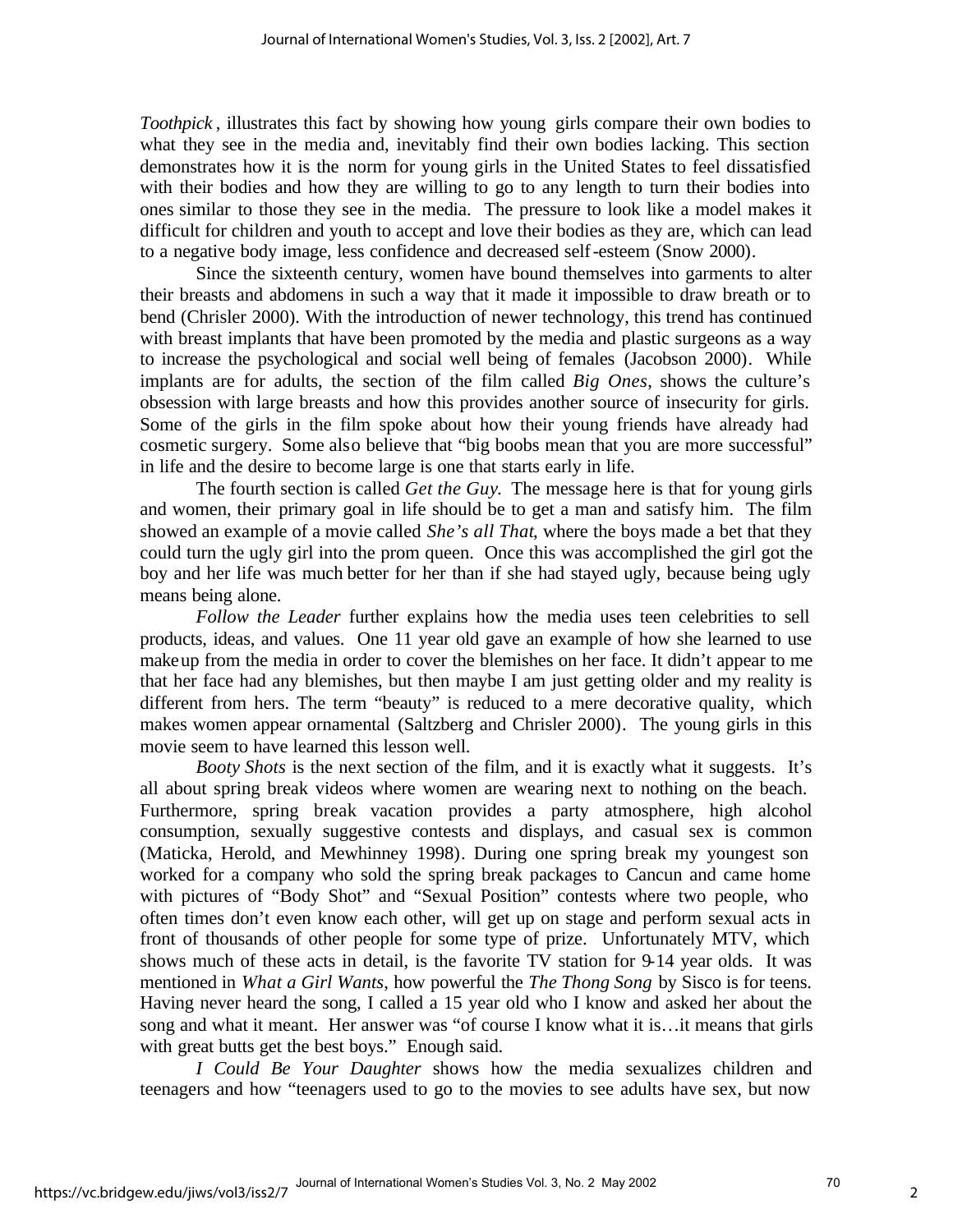adults go to the movies to see teenagers having sex." The theme of a grown man who lusts over a young girl is not new. It was the central theme of Vladamir Nabokov's *Lolita* in 1955, the popular 1999 movie *American Beauty*, and many more works in between. However the bigger issue seems to be that this has become an accepted norm in our culture, even though the young girls in this film dismissed the theme as "gross."

The final section is called *All Girls Got Killed*. While studies have found that adolescent girls were more likely to have been stabbed and injured than boys (Moskowitz, Griffith, DiScala, and Sege 2001), the media is all too quick to depict women and girls as victims of violence and often times this violence is sexualized. The images of male violence against women are way too common, they are seen as a normal reflection of the way things really are and seem to make fashion "art" out of violence. The young girls in this movie think of it as normal.

I believe that this movie is a good tool to use in classes on sociology, women's studies, gender, or media to portray how media truly does play a huge part in the way young girls see themselves in relation to what they see on the screen. The movie is short enough to be used during class time, with extra time left during the class to discuss various issues portrayed in the film. Furthermore, the web site at http://www.mediaed.org/videos/MediaGenderCulture/WhatAGirlWants has great study guides to help in the classes with many links, exercises, learning objectives and media journal questions.

#### **References:**

- Saltzberg, E. A. and Chrisler, J. C. (2000). Beauty is the Beast: Psychological Effects of the Pursuit of the Perfect Female Body. Reconstruc ting Gender: A Multicultural Anthology. E. Disch. Mountain View, CA, Mayfield.
- Maticka, E. T., Herold, E. S., Mewhinney, D. (1998). "Casual Sex on Spring Break: Intentions and Behaviors of Canadian Students." The Journal of Sex Research 35(3): 254-265.
- Story, M. ,Neumark-Sztainer, D., and French, S. (2002). "Individual and environmental influences on adolescent eating behaviors." Journal of the American Dietetic Association 102(3): 40-52.
- Moskowitz, H, Griffith, J.L., DiScala, C., and Sege, R. D. (2001). "Serious Injuries and Deaths of Adolescent Girls Resulting From Interpersonal Violence: Characteristics and Trends From the United States, 1989-1998. (Statistical Data Included)." Archives of Pediatrics & Adolescent Medicine 155(8): 903.
- Jacobson, N. (2000). Cleavage: Techology, Controversy, an the Ironies of the Man-Made Breast. New Brunswick, New Jersey, Rutgers University Press.
- Lorber, J. and Farrel, S. A. (1991). The Social construction of gender. Newbury Park, Calif, Sage Publications.